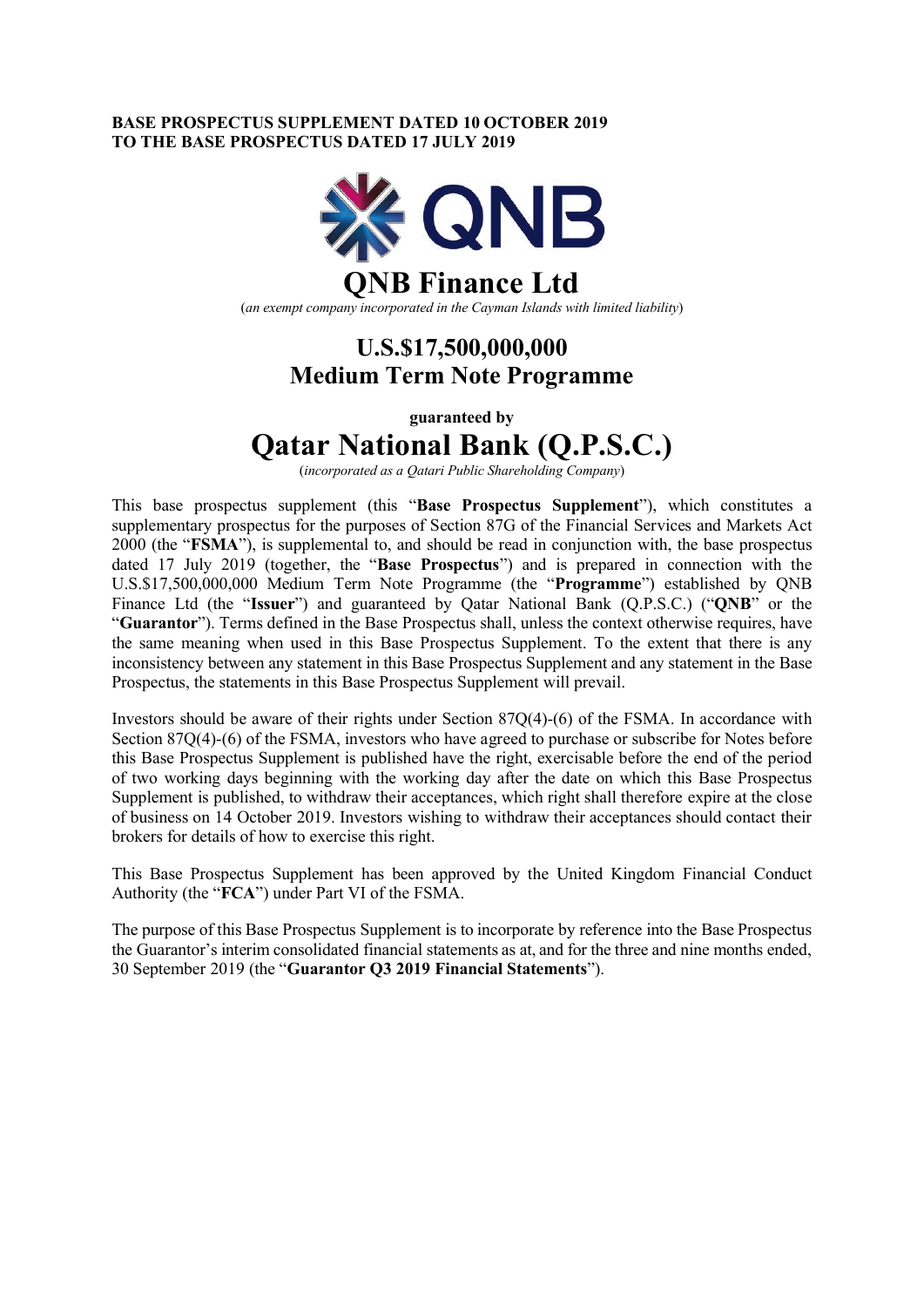### **IMPORTANT NOTICES**

The Issuer and the Guarantor each accept responsibility for the information contained in this Base Prospectus Supplement. To the best of the knowledge and belief of the Issuer and the Guarantor (each having taken all reasonable care to ensure that such is the case) the information contained in this Base Prospectus Supplement is in accordance with the facts and does not omit anything likely to affect the import of such information.

To the extent that there is any inconsistency between any statement in or incorporated by reference into the Base Prospectus by this Base Prospectus Supplement and any other statement in or incorporated by reference in the Base Prospectus, the statements in or incorporated by reference into the Base Prospectus by this Base Prospectus Supplement will prevail.

Save as disclosed in this Base Prospectus Supplement or in any document incorporated by reference in this Base Prospectus Supplement, no other significant new factor, material mistake or inaccuracy relating to information included in the Base Prospectus has arisen or been noted, as the case may be, since the publication of the Base Prospectus.

The web links included in this Base Prospectus Supplement are included for information purposes only and the websites and their content are not incorporated into, and do not form part of, this Base Prospectus Supplement or the Base Prospectus.